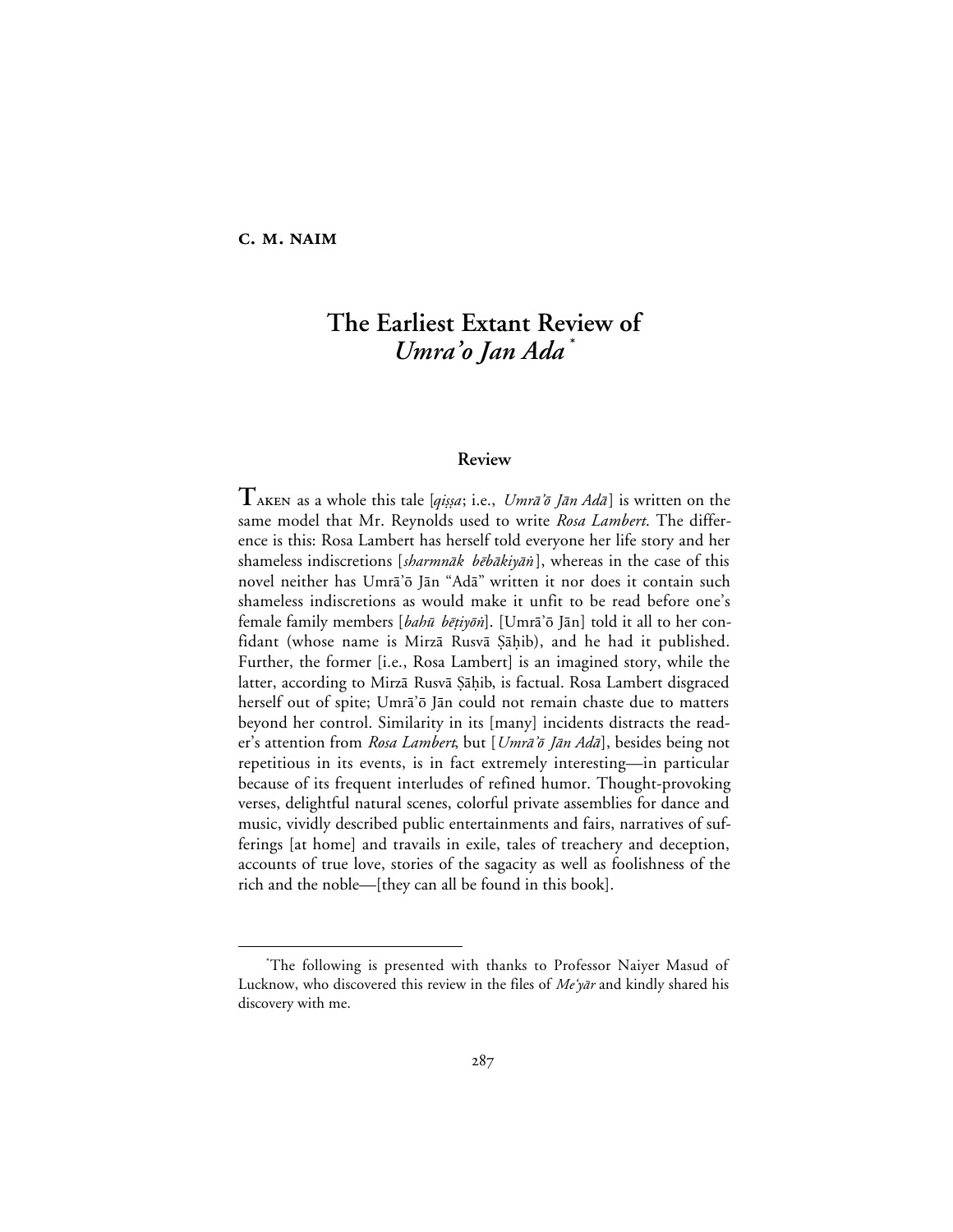

ME'YAR (LUCKNOW): TITLE PAGE OF ONE OF THE ISSUES OF VOL. 5, 1911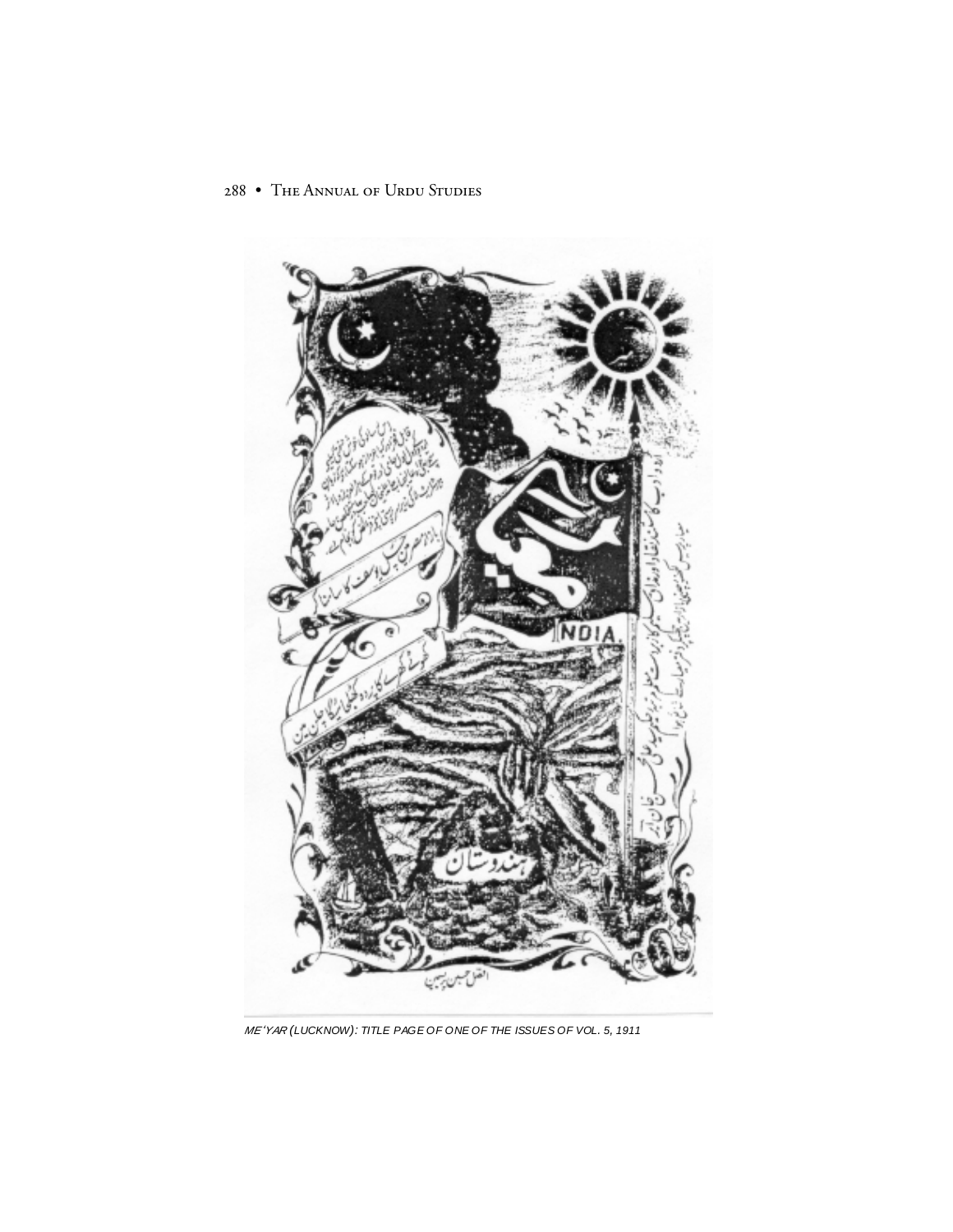Since Umrā'õ Jān was a courtesan [*tavā'if*] and a well-versed musician, we are also treated with frequent insightful remarks on finer points of music. Equally displayed is a knowledge of physiognomy [qiyafa-shinasi]. Most importantly, [the author] has sought to prove that the goodness or badness of a man's nature is not enough to make him good or bad; it is necessary that there should also be appropriate and conducive circumstances [*vāqiʿāt*]. It has also been shown that a prostitute [*ranḍī*] does not get a chance to improve her lot in the hereafter unless she possesses some innate ability, or she is ugly looking, or she has grown old, or she has suffered some great misfortune. The reason for it is that there are always numerous people [around her] who would prize her lack of chastity and who would look with approval at her bold and shameless acts. It is these faults [of the prostitutes] that people count as their virtues. The delightfulness of the narrative and the excellence of the language can be gauged by the book's readers on their own. Price (illustrated): One rupee and twelve annas; (unillustrated): One rupee and eight annas.

#### Junūn-e Intizār ya'nī Fasāna-e Mirzā Rusvā

Bi Umrā'ō Jān, on seeing her own biography being published, has written all the intimate details of Mirzā Rusvā Şāḥib's own life—in other words, she has vented her fury. But it too is not without its pleasure. It is also an example of Umrā'ō Jān's own talents. Price: Three and one/half annas.

 $[Me\hat{v}ar, Lucknow; no. 8, 1899]$ 

### **Notes**

I. Me'yar: The first reaction in Lucknow to the prevalent "decadent" poetry of Vazīr, Rind, Amīr, Dāgh and Jalāl was in the pages of Avad<sup>h</sup> Panč. This reaction was welcomed by most masters of poetry in that city. A prominent member of that group, Saiyyid 'Alī Naqī "Şafī," organized a literary society by the name of Dā'ira-e Adabiya, among whose members were such luminaries as Munshī Sajjād Ḥusain (the first editor of Avad<sup>h</sup> Panč), Mirzā Muhammad Hādī "Rusvā," Shaikh Mumtāz Ḥusain 'Uşmānī (the second editor of Avad<sup>h</sup> Panč), and Piyārē Şāḥib "Rashīd" (a famous elegy-writer). The gatherings of this society appear to have been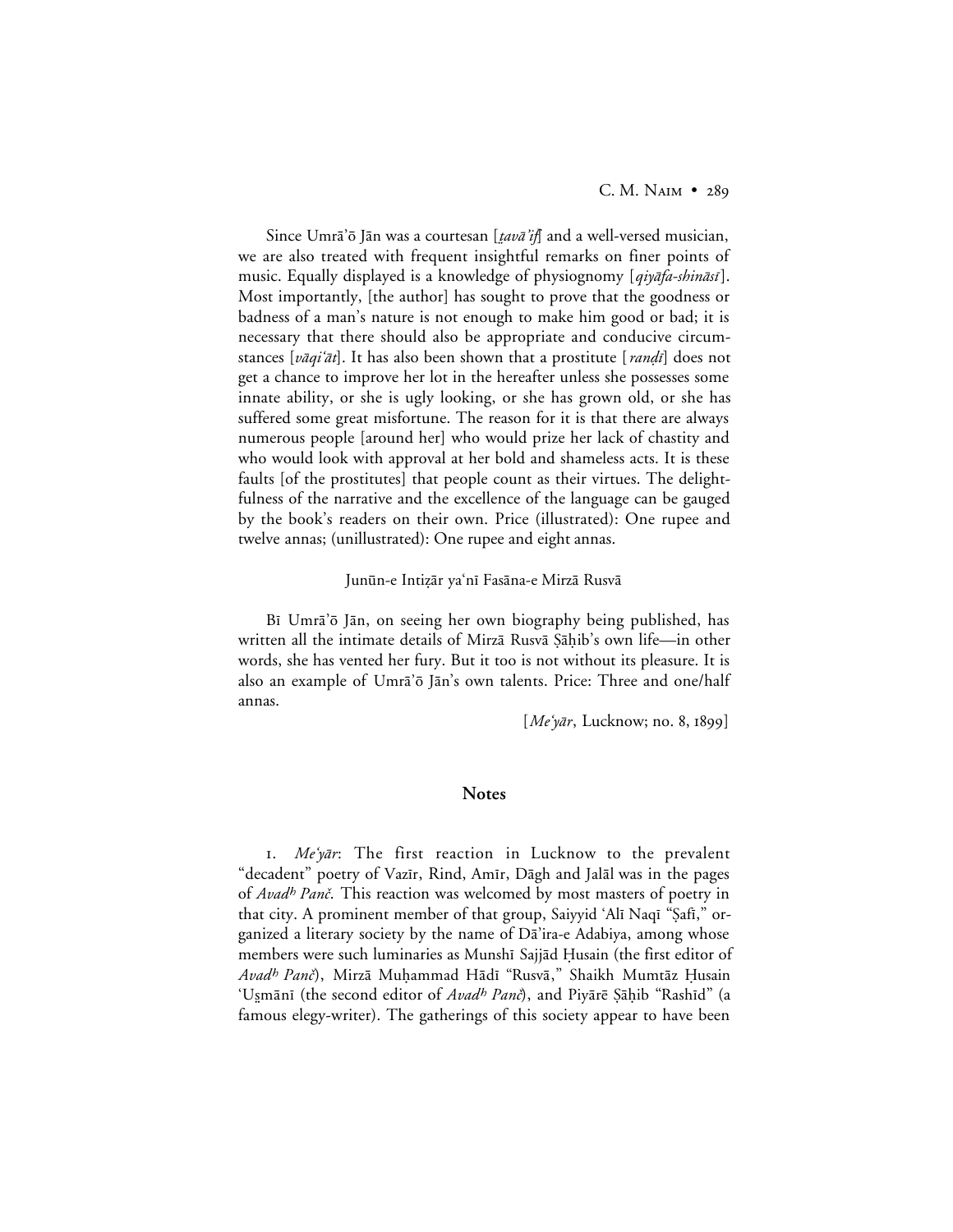#### 290 • THE ANNUAL OF URDU STUDIES

literary salons where members discussed literary and linguistic issues and collectively declared what was "acceptable" and "correct" in Urdu poetry. "¿afµ" also established another literary society called Anjuman-e Me'y≥r-e Adab; it organized a monthly *mushā'ira*, hosted by different, more affluent members. These *mushā'iras* were *tarhī*, and in the early years the *tarh* was always chosen from some ghazal of Ghālib. The new ghazals were then published in a monthly anthology entitled Me'yar, which eventually became a monthly magazine, with additional literary matter, including infrequent reviews. [The preceding is based on the comments of Mirza Ja'far Husain on the *musha<sup>c</sup>iras* of Lucknow in his informative book, *Qadīm Lak<sup>h</sup>nau kī Ā khrī Bahār* (New Delhi: Bureau for the Promotion of Urdu, 1981, pp.  $262 - 7$ .]

I happen to possess a bound volume of  $Me\hat{v}$  for the year 1911. The average issue runs to 32 pages. The cover is printed in black on green, with an elaborate design. Within the frame of a vine there is a map of India, with "Hindustān" visibly written in the Bay of Bengal, and "India" in the Himalayas. At the top there are dark rolling clouds through which two celestial shapes emerge: to the left, a crescent and star, with "Ghālib" inscribed in the crescent, and to the right, a big radiant sun, similarly inscribed "Mīr." A large standard on the left side of the page carries a flared banner, with the name of the magazine in large calligraphy and another crescent and moon above the name. The title also carries three separate Urdu inscriptions. (I) In a medallion on the left: "What could be a greater honor and greater good fortune for this journal than to perform its duties under the patronage of Urdu's foremost champion and the nation's most popular and influential well-wisher, the Honorable Hamid 'Alī Khān Şāḥib 'Hāmid,' Barrister at Law." (2) Over and below the medallion is a verse: bāzār-e *ḥusn mēn čal yūsuf kā sāmnā kar / k<sup>h</sup>ōṭē k<sup>h</sup>arē kā parda k<sup>h</sup>ul* jā'ēgā č alan mēn. "Come with me to the Market of Beauty and stand before Joseph; the buyers will soon make clear whose beauty is true and whose is false." (3) Down the left side runs another inscription: "Urdu literature's most authoritative critic and the most powerful instructor of good taste. Edited by Hakīm Sayyid 'Alī Muḥsin Khān 'Abr.' Printed at Me'yār Press, Čīnī Bāzār, Lucknow. Published at the Offices of Me'yār." Inside, "Abr" describes himself as a "Follower of Mīr and Ghālib" and as the owner of the journal. Some of the issues also carry a photograph of some poet or patron of the journal, together with an account of his life and work.

Each issue is in the main devoted to the ghazals written for the monthly *mushā'ira* mentioned above. By this time the *tarh* is rarely a line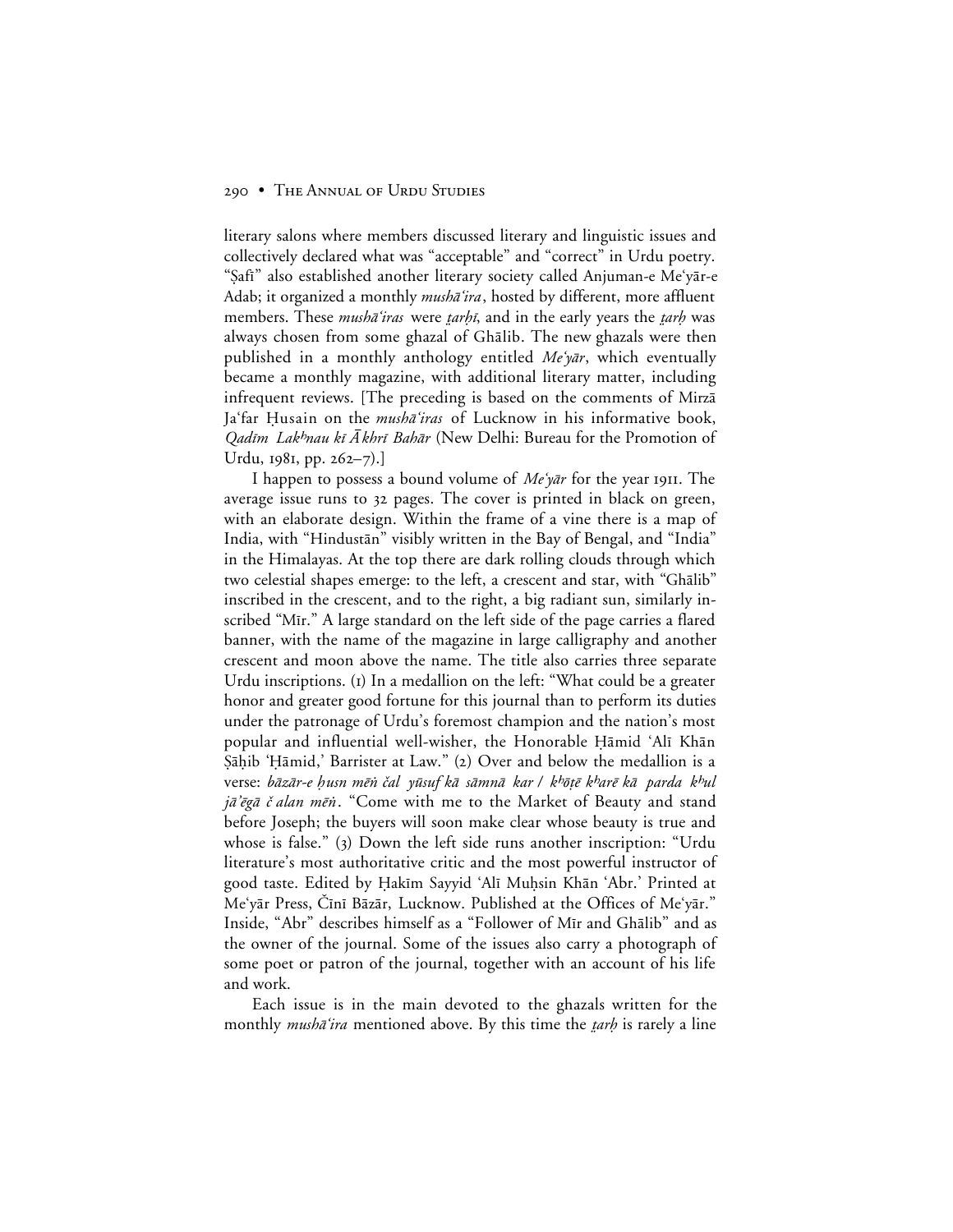from Ghālib. The ghazals are organized in two groups. The first consists of ghazals specifically offered for inclusion in the monthly "competitive" or "comparative" [taqābulī] section. But the ghazals are not printed as separate entities. Instead, couplets from the various submitted ghazals are arranged together under the heading of the  $q\bar{q}f\gamma q$  that they share. Another condition observed is that the matla' of each submitted ghazal contains the  $q\bar{q}f$ iya of the tarh in the second line. Further, the selected verses are arranged by the alphabetical order of the poets' names and not with regard to any distinction of seniority. The second group contains other *tarhi* ghazals, presented in the conventional manner, with all due regard to the poet's seniority. Additionally, there are often brief literary and philosophical essays as well as more poetry in other genres.

Apparently the journal was printed on two kinds of paper; the annual subscription for the better quality was Rs. 3; the lower quality cost a rupee less. Patrons paid Rs. 12; Supporters, Rs. 6; while the dues from *rājas* and navābs [vāliyān-e mulk] were left to their magnanimity ['ālī-himmatī]. Of our further interest are the nine "Principles and Duties" [ușūl va farā'iz] that the journal listed on its inside back cover and which apparently guided its contents. These are as follows:

. To seek to develop Urdu literature in interesting and serious ways.

2. To display in practice what "Good Taste" [mażāq-e salīm] is, so that there may come about a general desire to perfect one's abilities.

. To nurture Urdu language and to follow "Good Taste."

. To remove errors of craftmanship and understanding.

. To exclude in a good manner all ignoble themes.

. To publish frequently useful essays on poetry and prose.

. To be bold and independent, but with due civility, in proclaiming what is right.

. To judge what is false and what is true, without any partisanship or prejudice.

. To withdraw and abstain from religious debates and political arguments.

2. George William MacArthur Reynolds  $(1814 - 1879)$  was one of the two Western writers most translated and popular in Urdu between the  $189$ os and 1920s, the other being Marie Corelli ( $1855-1924$ ). At least three of the latter's novels were translated into Urdu by Rusva, but none of the former's. (At least none has so far been identified.) For an incomplete listing of such translations, see Mirzā Hāmid Bēg, Maghrib sē Nasrī Tarājim (Islamabad: Muqtadira Qaumī Zabān, 1988). (The book is still quite useful